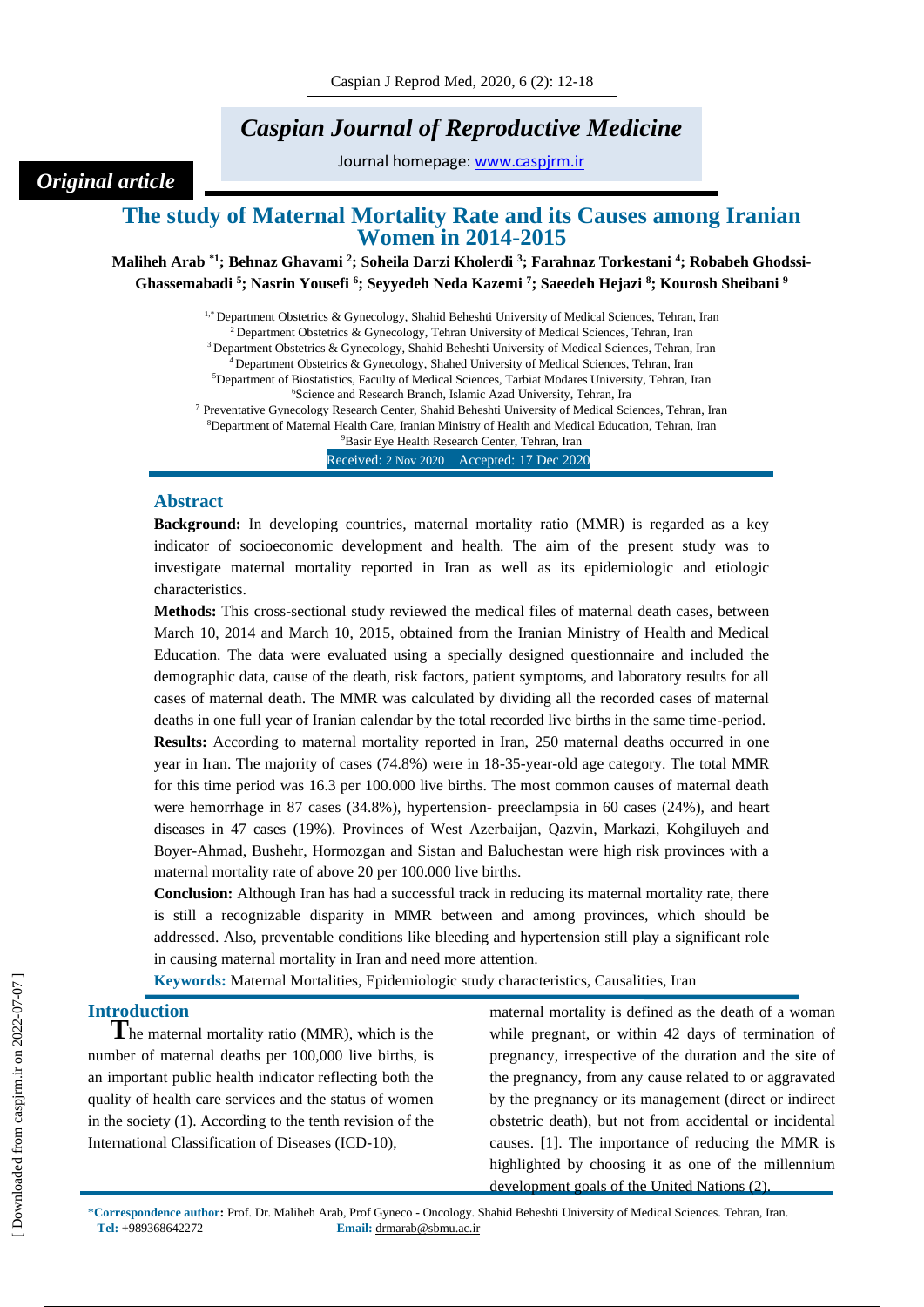Although MMR had dropped by about 38% worldwide, from 342 deaths to 211 deaths per 100,000 live births between 2000 and 2017, about 295,000 women died due to pregnancy and childbirth complications in 2017. This indicates that despite a downward global trend in maternal mortality, most countries are still behind their MDG targets by 2015 (3,4). This reduction in maternal mortality rate has also been less significant in developing countries with black race showing 2 to 6 times maternal mortality rate compared to the white race, and Sub-Saharan Africa and Southern Asia accounting for approximately 86% of the estimated global maternal deaths in 2017 (3, 5).

Iran has had a successful track in reducing its MMR in last several decades (6). Among ninety-five countries with a relatively high MMR of over 100 in 1990, the greatest relative reduction in MMR occurred in nine countries (Bhutan, Cambodia, Cabo Verde, the Islamic Republic of Iran, the Lao People's Democratic Republic, Maldives, Mongolia, Rwanda and Timor-Leste). [6] Iran has seen a reduction from 123 in 1990 to 17 in 2015, indicating more than 85% reduction rate  $(7-10)$ .

This dramatic reduction in MMR might be attributed to many factors including improved nationwide accessibility to health services, improved hygiene and nutrition, and focused investments in area of health policies and systems (11). Bayati et al. studied the effective factors on maternal mortality in Eastern Mediterranean Region in 2016 and found that improved income, increased resources allocated to the health sector, improved delivery services in primary care centers, and higher level of women's education and knowledge are the key factors in the reduction of maternal mortality rate (12).

Despite this considerable achievement, the current MMR in Iran as well as its main causes and risk factors are still worthy of consideration, since there is evidence suggesting that the preventable causes are still a major factor for maternal death in Iran (8). In our search of the literature, we found two systematic reviews studying the causes of maternal mortality in Iran conducted in the last five years (8, 13). In the first systematic review by Dadipoor et al. (2017), nineteen previous articles were reviewed and the authors reported that direct causes accounted for 73.85% of all cases of maternal mortality (13). [13]



The main direct causes were bleeding (34.89%), eclampsia (16.97%), pregnancy related infection (9.17%), and embolism (7.79%). Among the indirect causes of mortality, underlying diseases, excluding heart diseases, ranked first (6.33%), while heart-related diseases (4.08%) ranked second. Overall, the foremost rate of mortality was induced by direct causes (10). In the second systematic review conducted by Zalvand et al. (2019), twenty-four previous studies were evaluated (8). The authors reported that 69.9% of maternal mortality was caused by direct causes including bleeding, accounting for 30.7% of the total deaths followed by hypertensive disorders (17.3%) and pregnancy related infection (7%) (8).

As noted by Zalvand et al., most existing literature regarding the maternal mortality rate and its causes in Iran suffer from relying on limited data from specific areas, including particular groups of women, or limited period of the study (8). To address these shortcomings, we decided to undertake the present study by including all maternal mortalities reported in Iran in year 2014 (from March 10, 2014 until March 10, 2015) to achieve a better understanding of its epidemiology in different parts of the country and its etiologic characteristics.

#### **Materials & Methods**

This cross-sectional study investigated the maternal death cases in Iran between March 10, 2014 and March 10, 2015. The study was approved by the ethics committee of Shahid Beheshti University of Medical Sciences (Ethic ID: IR.SMBU.RETECH.REC.1396. 186). Medical files of maternal death cases were received from the Maternal Health Department of the Iranian Ministry of Health and Medical Education with the commitment to maintain confidentiality. The data for each maternal mortality case was evaluated using a specially designed questionnaire including the demographic data, causes of death, risk factors, patient symptoms, and laboratory examinations results. In developing the questionnaire, four main causes of maternal death in scientific texts including bleeding, blood pressure, infection and embolism were emphasized. To perform data extraction from patients' files, first a midwife was trained to review the files and filled out 10 questionnaires with the supervision of one of the researchers and then the questionnaires were completed and randomly monitored by the same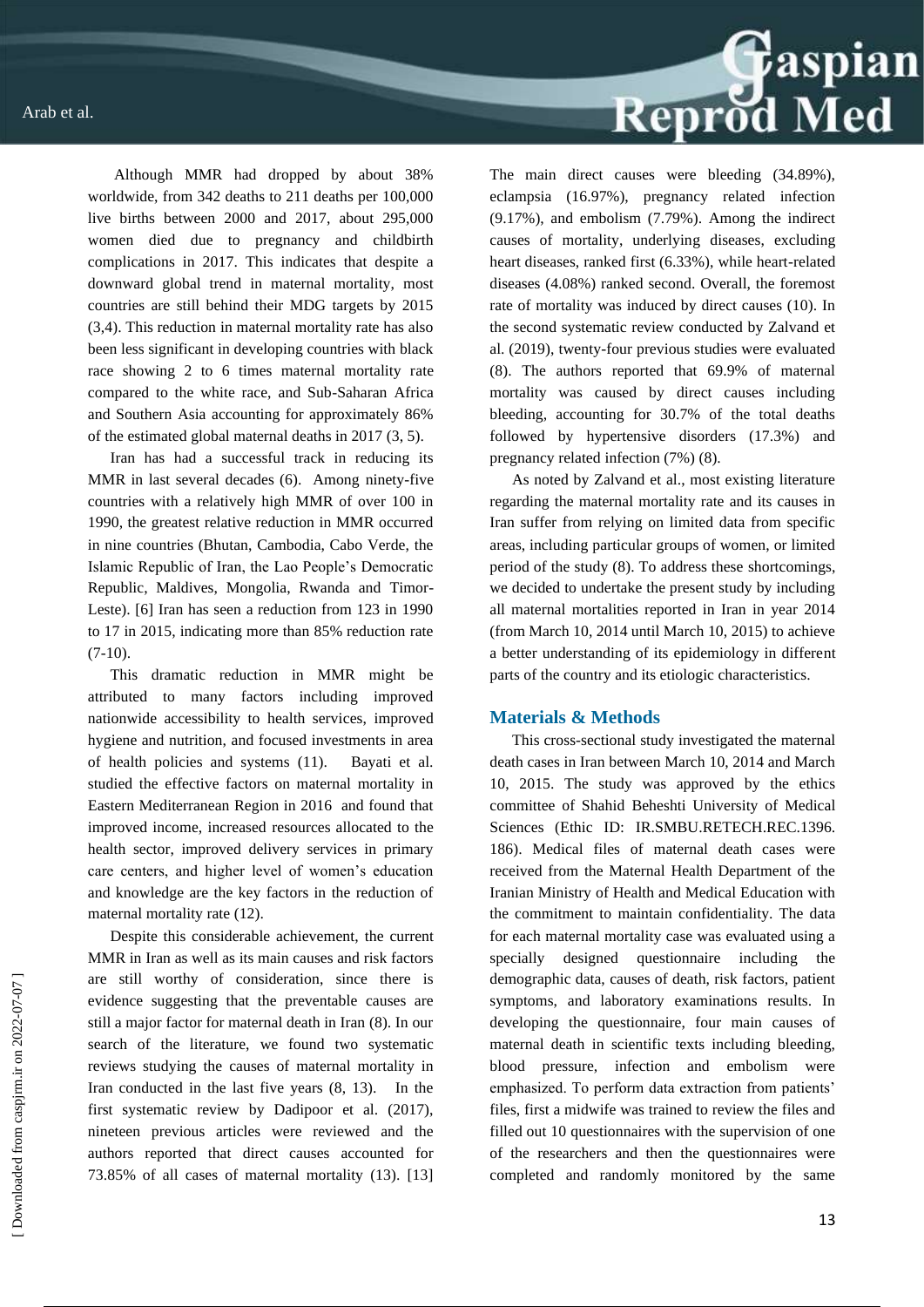researcher for quality control. We divided the provinces into three groups based on their MMR: the first group or low risk provinces had a MMR of below 10 per 100,000 live births, the second group or medium risk provinces had a MMR of between 10 and 20, and the third group of high risk provinces had an MMR of more than 20 per 100,000 live births. Patients were considered as high-risk or low risk pregnancies according to the mother and child friendly country protocols.

SPSS version 21 (Armonk, NY: IBM Corp.) was used for statistical analysis. P values less than 0.05 were considered significant.

#### **Results**

Table 1 shows the demographic findings of maternal mortality cases in Iran from March 2014 until March 2015. In total, 250 cases of maternal mortality with the mean age of 31±3 were evaluated. As observed in table one, a majority of cases (187 cases, 74.8) were in 18- 35 year old age category. Also, the majority of cases were in 2-4 gravid group. A high rate of mortality happened after cesarean section (109 cases, 43.6%) and the most common past history of disease recorded was pulmonary distress observed in 101 cases (40.4%). One hundred and forty five (59.6%) cases were high risk pregnancy cases, and the most common cause of maternal mortality was hemorrhage observed in 87 cases (34.8%) followed by hypertension- preeclampsia in 60 cases (24%), heart diseases in 47 cases (19%), infection in 28 cases (11.2%), and thromboembolism in 28 cases (11.2%).

Table 2 shows the maternal MMR in Iran in the present study (From March 2014 till March 2015) in total and divided by provinces. We categorized the provinces into three groups based on their MMR: the first group or low risk provinces had a MMR of below 10 per 100,000 live births, the second group or medium risk provinces had a MMR of between 10 and 20 and the third group of high risk provinces had an MMR of more than 20 per 100,000 live births. Figure 1 show these provinces with the color red indicating high risk provinces, the color yellow indicating provinces with the moderate risk, and the color green indicating provinces with the low risk of maternal mortality.

Based on this map, provinces of West Azerbaijan, Qazvin, Markazi, Kohgiluyeh and Boyer-Ahmad, Bushehr, Hormozgan and Sistan and Baluchestan were high risk provinces with the MMR of above 20.

**Table 1.** Demographic data of maternal mortality cases in Iran 2014-2015

| Demographic      | Category                       | <b>Number</b>  |
|------------------|--------------------------------|----------------|
| Data             |                                | (Percent)      |
| Age              |                                | $31\pm3$       |
| $(Mean \pm SD)$  |                                |                |
| Age              | < 18                           | 2(0.8)         |
|                  | 18-35                          | 187(74.8)      |
|                  | >35                            | 61(24.4)       |
| Parity           | <b>First Pregnancy</b>         | 29(11.6)       |
|                  | Gravid 2-4                     | 180(72)        |
|                  | Gravid 5 or more               | 41(16.4)       |
| Time of          | <b>Before Delivery</b>         | 60(24)         |
| $MMR*$           | After Cesarean                 | 109 (43.6)     |
|                  | After Normal Vaginal           | 69 (27.6)      |
|                  | Delivery                       |                |
|                  | <b>After Curettage</b>         | 6(2.4)         |
|                  | <b>After Ectopic Pregnancy</b> | 6(2.4)         |
| Gestational age  |                                | $26.9 \pm 3.1$ |
| (Mean $\pm SD$ ) |                                |                |
| Past History of  | Preeclampsia                   | 5(2.0)         |
| Disease          | Addiction                      | 10(4.0)        |
|                  | History of chronic             | 7(2.7)         |
|                  | hypertension                   |                |
|                  | Drug Usage                     | 43(17.2)       |
|                  | Bleeding                       | 59 (23.6)      |
|                  | Pulmonary disease              | 8(3.2)         |
|                  | <b>Diabetes</b>                | 5(2.0)         |
|                  | Hypothyroidism                 | 10(4.0)        |
|                  | Anemia                         | 43 (17.2)      |
|                  | <b>Pulmonary Distress</b>      | 101 (40.4)     |
|                  | <b>Heart Disease</b>           | 19(7.6)        |
|                  | Palpitation                    | 25(10.0)       |
|                  | Convulsion                     | 55 (22.0)      |
| Category of      | High risk Pregnancy            | 149 (59.6)     |
| pregnancy        | Low risk Pregnancy             | 101 (40.4)     |
| Cause of Dead    | Hemorrhage                     | 87 (34.8)      |
|                  | Hypertension-                  | 60(24.0)       |
|                  | Preeclampsia                   |                |
|                  | Suspected preeclampsia         | 19(7.6)        |
|                  | Infection                      | 28 (11.2)      |
|                  | <b>Heart Disease</b>           | 47 (19.0)      |
|                  | Thromboembolism                | 28 (11.2)      |

\*MMR: Maternal Mortality rate

**Table 2.** Maternal mortality ratio (MMR) in total and divided by provinces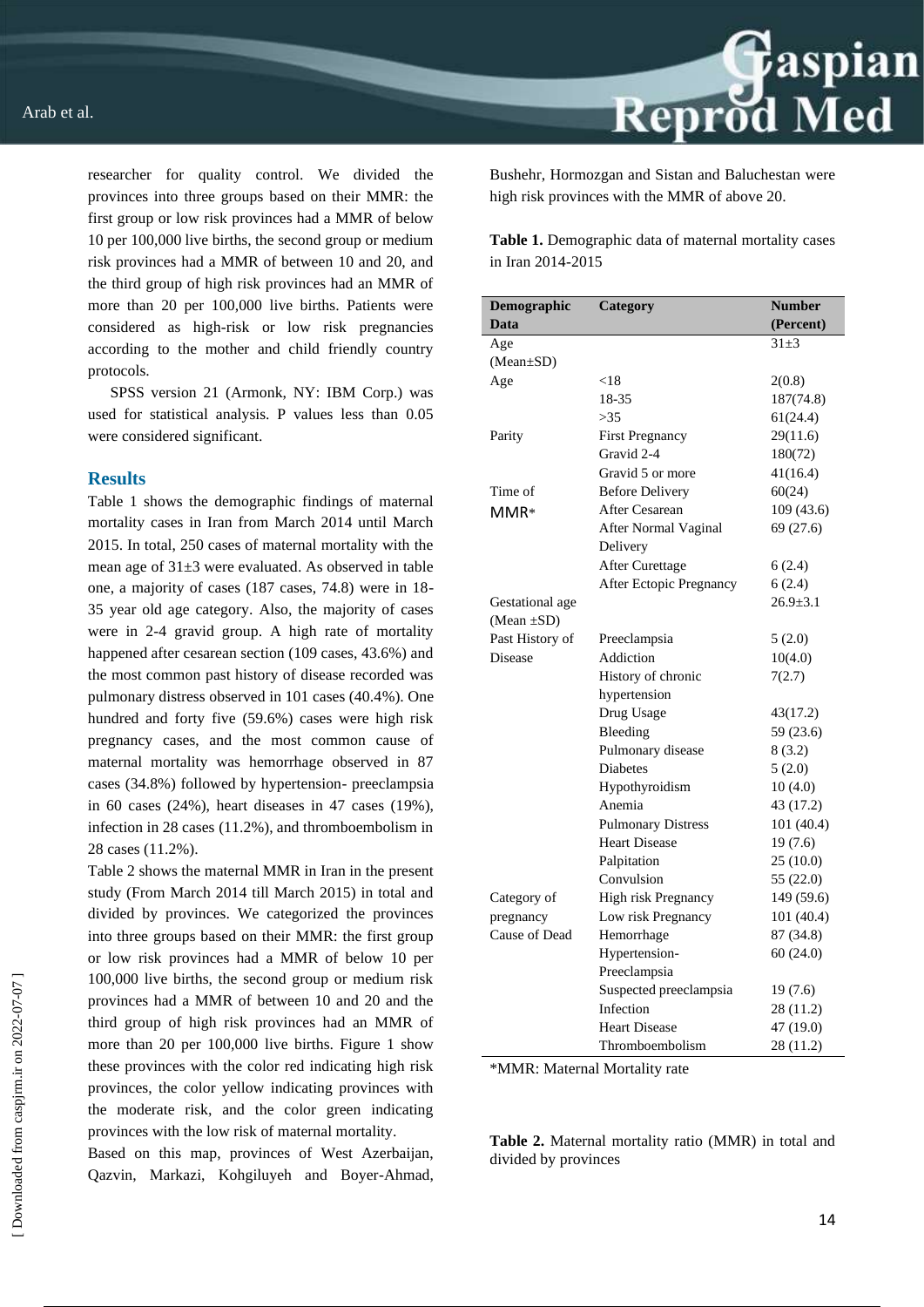| <b>Province</b>           | <b>Maternal</b><br>death | <b>Total</b><br><b>Birth</b> | $MMR*$ |
|---------------------------|--------------------------|------------------------------|--------|
| Tehran                    | 26                       | 196957                       | 13.2   |
| Khorasan Razavi           | 20                       | 149235                       | 13.4   |
| Esfahan                   | 16                       | 93104                        | 19.2   |
| Fars                      | 8                        | 87264                        | 9.1    |
| Khozestan                 | 17                       | 112610                       | 15     |
| East Azerbaijan           | 14                       | 72489                        | 19.3   |
| West Azerbaijan           | 14                       | 69491                        | 20.1   |
| Mazandaran                | 6                        | 46294                        | 12.9   |
| Kerman                    | 9                        | 63688                        | 13.2   |
| Sistan & Baluchestan      | 35                       | 100183                       | 34.9   |
| Gilan                     | $\overline{c}$           | 32456                        | 6.2    |
| Alborz                    | 6                        | 39744                        | 15.1   |
| Kermanshah                | 6                        | 36112                        | 16.6   |
| Golestan                  | 5                        | 42499                        | 11.7   |
| Hamadan                   | $\overline{4}$           | 33638                        | 11.9   |
| Lorestan                  | 3                        | 39388                        | 7.6    |
| Hormozgan                 | 12                       | 39644                        | 30     |
| Kordestan                 | $\overline{4}$           | 30997                        | 12.9   |
| Markazi                   | 5                        | 22705                        | 22     |
| Ardabil                   | $\mathfrak{2}$           | 25568                        | 7.8    |
| Ghazvin                   | 7                        | 22718                        | 31     |
| Qom                       | 3                        | 25229                        | 11.9   |
| Yazd                      | 3                        | 24415                        | 12.3   |
| <b>Bushehr</b>            | 5                        | 21465                        | 23.3   |
| Zanjan                    | 1                        | 20623                        | 4.8    |
| Chaharmahal and Bakhtiari | 3                        | 20874                        | 14.4   |
| North Khhorasan           | 3                        | 19538                        | 15.3   |
| South Khorasan            | $\overline{c}$           | 18212                        | 11     |
| Kohgiluyeh & Boyer-Ahmad  | 4                        | 15867                        | 25.2   |
| Semnan                    | 1                        | 10502                        | 9.5    |
| Ilam                      | 1                        | 10853                        | 9.2    |
| Unknown                   | 3                        |                              | ÷,     |
| Total                     | 250                      | 1534362                      | 16.3   |



West Azer: West Azerbaijan; Ham: Hamadan; Alb: Alborz; Chah: Chaharmahal and Bakhtiari; Kohg: Kohgiluyeh and Boyer-Ahmad; Bush: Bushehr

C

**Figure 1.** The Maternal mortality risk in Iran provinces with color red indicating high risk provinces, color yellow indicating provinces with moderate risk and color green indicating provinces with low risk of maternal mortality

**Table 3.** Estimated Maternal mortality ratio (MMR) in twenty countries in 2015 by WHO, UNICEF, UNFPA, World Bank Group and the United Nations Population Division (10).

| <b>Country</b>                    | <b>MMR</b> | Country     | MMR |
|-----------------------------------|------------|-------------|-----|
| South Sudan                       | 1110       | Turkey      | 19  |
| Somalia                           | 855        | Russia      | 18  |
| Afghanistan                       | 701        | $USA*$      | 18  |
| India                             | 158        | <b>Iran</b> | 17  |
| Pakistan                          | 154        | Saudi       | 17  |
|                                   |            | Arabia      |     |
| Iraq                              | 83         | Canada      | 11  |
| Libya                             | 70         | France      | 8   |
| Egypt                             | 39         | German      | 5   |
| China                             | 30         | Japan       | 5   |
| Azerbaijan                        | 27         | Sweden      |     |
| * IIS A. Hnitod States of America |            |             |     |

USA: United States of America

#### **Discussion**

In the present study, the maternal mortality rate in Iran in 2014 (from March 10, 2014 until March 10,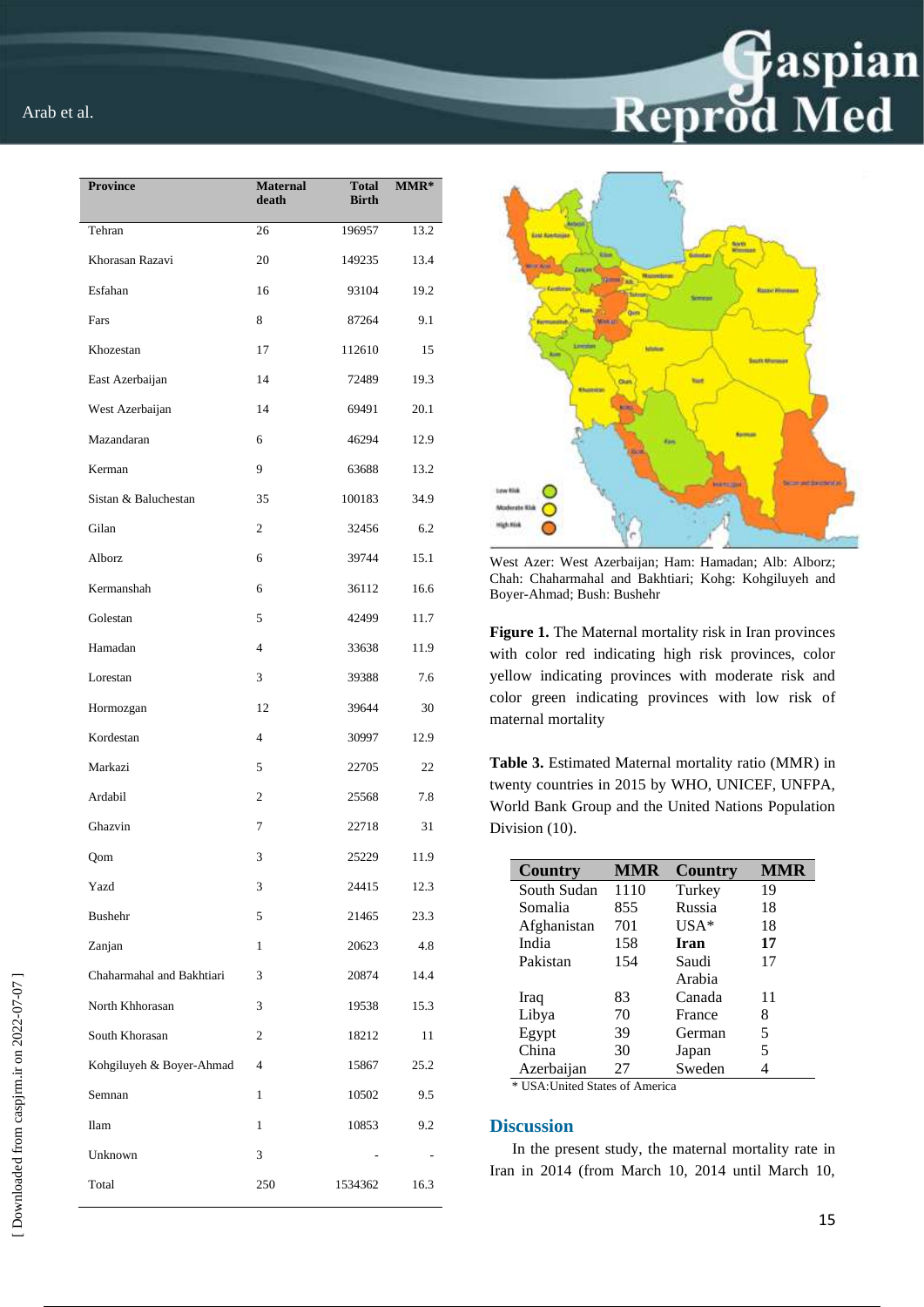Reprod Med

2015) was studied to achieve a better understanding of its epidemiology in different parts of the country and its etiologic characteristics.

Our results indicated that the MMR in this time period for the whole country was 16.3 in 100,000 live births, but the distribution of maternal mortality in different provinces indicated a wide range, with the least maternal mortality rate of 4.8 in Zanjan Province and the highest MMR of 34.9 in Sistan and Baluchestan. Based on our findings, provinces of West Azerbaijan, Qazvin, Markazi, Kohgiluyeh and Boyer-Ahmad, Bushehr, Hormozgan and Sistan and Baluchestan were high risk provinces with a MMR of above 20 deaths per 100,00 live births. This indicates that several provinces are still facing a relatively high MMR compared to the national average and the average in developed countries. These provinces are still regarded as high-risk areas. This high difference in MMR in different provinces might be explained by several factors including the socioeconomic, educational and the state of health care system in different provinces in Iran. In a study by Tajik et al., the relationship between socioeconomic factors, inequity and MMR was investigated between 2004 and 2006 among provinces in Iran. [14] Similar to our findings, they reported a much higher MMR in some provinces including the highest rate in Sistan and Baluchestan (14). They also reported that the association between income inequality and MMR in different provinces was not significant, but the adults' level of education and MMR were significantly associated (14). Similarly, Zalvand et al., in a systematic review of MMR rate in Iran, found that the socio-economic status of mothers can play a major role in the rate of MMR. [8] Moradi et al. studied the MMR in Hormozgan Province from 2007 until 2011 and reported that the MMR was higher than the national average (15). They suggested that increasing coverage of prenatal, pregnancy, postnatal care, and improvement of the quality of the family planning can be effective in reducing the high rate of maternal mortality rate in this province. Gholampoor et al. investigated the effect of socioeconomic factors like the total fertility, number of hospital beds, number of midwifes, number of physicians and urbanization on MMR over the period between 2008 and 2012 (16). They reported a relation between per capita income,

access to health resources and urbanization and MMR  $(16)$ .

Our results indicated that the most common cause of maternal mortality was hemorrhage observed in 87 cases (34.8%) followed by hypertension (preeclampsia and eclampsia) in 60 cases (24%), heart diseases in 47 cases (19%), infection in 28 cases (11.2%), and thromboembolism in 28 cases (11.2%). Similar to our findings, Zalvand et al., in their systemic review published in 2019, identified the hemorrhage (30.7%) and hypertensive disorders (17.1%) and circulatory system diseases (8.1%) as the most common causes of maternal mortality. In another systematic review conducted by Dadipoor et al. in 2017, bleeding, eclampsia, and sepsis were reported as the most common causes of MMR (13). In a study by Maharlouei et al. in Fars province, bleeding accounted for 35.6% of recorded causes of death, followed by postpartum sepsis (14.9%), eclampsia (10.9%) and pulmonary emboli (6.9%) (17). In another study by Karimzaei et al. in Iranshahr (Southeast of Iran), the most common causes of MMR among the study individuals were hemorrhage (38.2%), and eclampsia and preeclampsia (26.5%) (18).

Eftekhar-Vaghefi et al., in their study of MMR in Kerman province, reported preeclampsia/eclampsia in 15.6% of cases, postpartum hemorrhage in 12.5% of cases, and deep phlebothrombosis in 10.9% of cases (19). Farzianpour et al., in their study of MMR in Tehran province, reported that the most common causes of death were preeclampsia and eclampsia  $(23\%)$ , bleeding  $(20.4\%)$ , and Illegal abortion  $(1.8\%)$ (20).

The results of the present study show a wide disparity between provinces in Iran with regard to MMR. Although Iran has had a successful track in reducing its MMR in the past several decades, this disparity and the high rate of MMR in some provinces show the need for more emphasis on reducing the MMR in those provinces with a higher rate of MMR. We think that a centralized and concentrated effort should be devised to further study the causes of this disparity and achieve the goal of reducing the MMR in these highly affected provinces. Also, our results show that preventable conditions like bleeding and hypertension can still lead to the highest number of maternal mortalities in Iran. By reducing these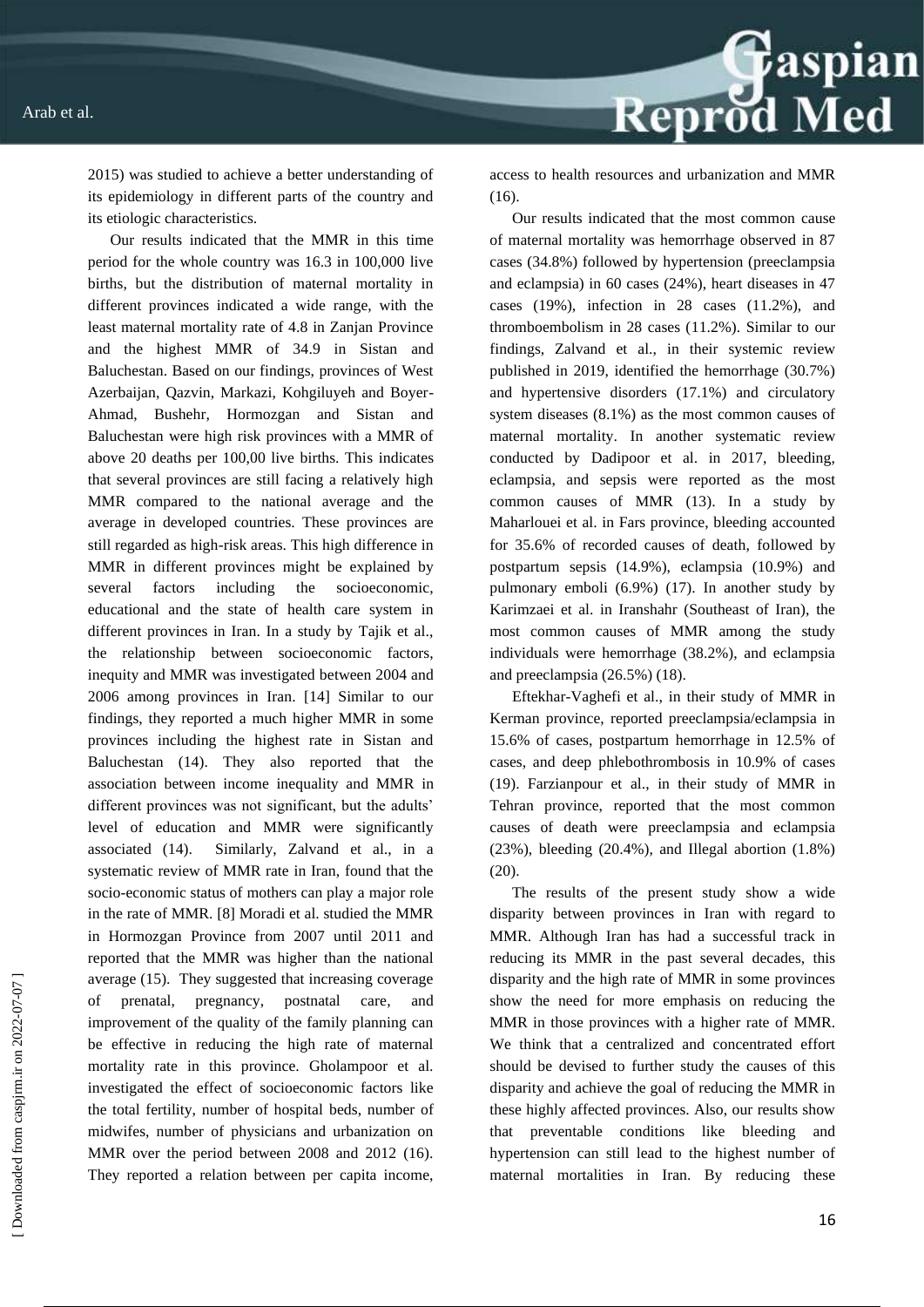

preventable conditions, Iran might achieve its goal of reducing the MMR to level of developed countries in a shorter period of time.

#### **Conclusion**

Despite the fact that Iran has had a successful track in reducing its maternal mortality rate, there is still a noticeable disparity in MMR between provinces, which should be meticulously addressed. Also, preventable conditions like bleeding and hypertension may still play a significant role in causing maternal mortality in Iran, which need more heed.

#### **Acknowledgements**

We acknowledge the editors of Iranian Maternal mortality committee, the Maternal Health Department of the Iranian Ministry of Health, and Medical Education for providing patients' files.

#### **Conflicts of Interest**

The authors have no conflict of interest with the subject matter of the present study.

#### **References**

1. Patwardhan M, Eckert LO, Spiegel H, et al. Maternal death: Case definition and guidelines for data collection, analysis, and presentation of immunization safety data. Vaccine. 2016;34(49):6077-83.

2. Reinke E, Supriyatiningsih, Haier J. Maternal mortality as a Millennium Development Goal of the United Nations: a systematic assessment and analysis of available data in threshold countries using Indonesia as example. J Glob Health. 2017;7(1):010406.

3. Trends in maternal mortality: 2000 to 2017: estimates by WHO, UNICEF, UNFPA, World Bank Group and the United Nations Population Division. Geneva: World Health Organization; 2019. Available at: https://www.unfpa.org/featured-publication/trendsmaternal-mortality-2000-2017

4. Cha S. The impact of the worldwide Millennium Development Goals campaign on maternal and underfive child mortality reduction: 'Where did the worldwide campaign work most effectively? Glob Health Action. 2017;10(1):1267961.

5. Flanders-Stepans MB. Alarming racial differences in maternal mortality. J Perinat Educ. 2000;9(2):50-1.

6. Karimi-Zarchi M, Ghane-Ezabadi M, Vafaienasab M, et al. Maternal mortality in Yazd Province, Iran. Electron Physician. 2016;8(2):1949-54.

7. Alkema L, Chou D, Hogan D, et al, Global, regional, and national levels and trends in maternal mortality between 1990 and 2015, with scenario-based projections to 2030: a systematic analysis by the UN Maternal Mortality Estimation Inter-Agency Group. Lancet. 2016;387(10017):462-74.

8. Zalvand R, Tajvar M, Pourreza A, Asheghi H. Determinants and causes of maternal mortality in Iran based on ICD-MM: a systematic review. Reprod Health. 2019;16(1):16.

9. Jenabi E, Khazaei S. Maternal mortality ratio in Iran compared to other regions (1990-2015): progress and challenges. J Matern Fetal Neonatal Med. 2019;32(8):1398-400.

10. Farzianpour F, Emami AH, Ramezani KH. Causes of maternal death during childbirth in Tehran-Iran in 2011-2015. Pak J Nutr. 2017; 16:253–60.

11. Moazzeni MS. Maternal mortality in the Islamic Republic of Iran: on track and in transition. Matern Child Health J. 2013;17(4):577-80.

12.Bayati M, Vahedi S, Esmaeilzadeh F, et al. Determinants of maternal mortality in Eastern Mediterranean region: A panel data analysis. Med J Islam Repub Iran. 2016; 30:360.

13. Dadipoor S, Mehraban M, Ziapour A, Safari-Moradabadi A. Causes of maternal mortality in Iran: a systematic review. International Journal of Pediatrics. 2017;5(12):6757-6570.

14. Tajik P, Nedjat S, Afshar NE, et al. Inequality in maternal mortality in Iran: an ecologic study. Int J Prev Med. 2012;3(2):116‐121.

15. Moradi S, Roozbeh Z, Mobarak Abadi A, et al. Prevalence and effective factors of maternal mortality in Hormozgan Province from 2007 until 2011. Hormozgan Medical Journal. 2015;19(1):53-58.

16. Gholampoor H, Pourreza AG, Ahmadi B. Effects of socio-economic factors on maternal mortality in the provinces of the country from 2008-2013. EBHPME. 2018;2(2):80-90.

17. Maharlouei N, Zakeri Z, Mazloomi E, Lankarani KB. Maternal mortality rate in Fars Province: trends and associated factors in a community-based survey. Arch Iran Med. 2012;15(1):14-17.